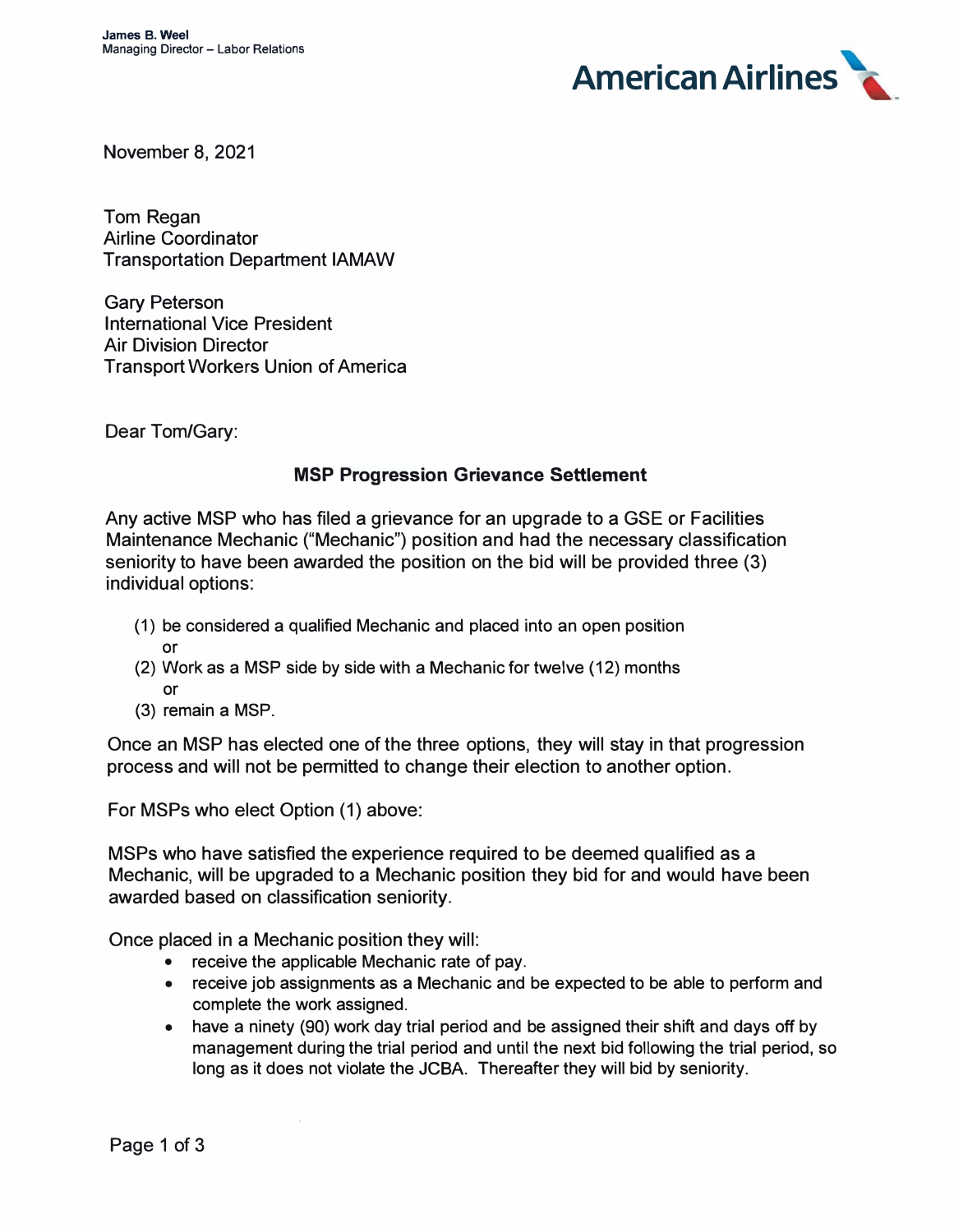

If a MSP upgraded to a Mechanic position fails to demonstrate the ability to perform Mechanic work during the 90-work day trial period, they will be returned to their former MSP position. To be considered for any future Mechanic positions, the JCBA provisions in Article 9 will apply.

CC. Failure to pass his trial period shall restrict an employee from bidding into the respective classification for six (6) months.

DD. If an employee fails to pass the trial period on the second attempt, such employee will not be eligible to bid the position for twelve (12) months. Additionally, the employee must demonstrate his efforts to gain the required knowledge and skills enabling him to pass the trial period, (e.g., school, CBT, other training, etc.) prior to a third attempt. A fourth and subsequent attempt may only occur on an annual basis, and each requires the described demonstrated effort by the employee.

For MSPs who elect Option (2) above:

MSPs who believe they need to acquire more Mechanic experience, will remain in the MSP position, but will work side-by-side with a Mechanic for twelve (12) months, as is provided in Article 7.R. MSPs working side-by-side with a Mechanic will:

- receive the applicable MSP rate of pay.
- be assigned to work with a Mechanic on Mechanic job assignments. These assignments will be tracked for purposes of the twelve (12) month time frame. The expectation is that an MSP working in this position will show the ability to perform Mechanic work.
- be assigned their shift and days off by management,
- be provided with a progress and evaluation form each month from their supervisor. The monthly progress and evaluation will be provided to each MSP, with a union representative present, in writing.

During the twelve (12) months working side-by-side with a Mechanic, if it becomes apparent through the documented progress and evaluation that an MSP is not acquiring the skills and ability to perform Mechanic work, or if an MSP is shown to pose a risk to themself or the Mechanic(s) they are working with, the MSP will be placed back into their former MSP position.

Once an MSP completes the twelve (12) months working side-by-side with a Mechanic, the MSP will either:

• be deemed qualified to submit a transfer to a Mechanic position pursuant to Article 9 U. & V. orW &X.

or

• if the MSP fails to acquire the skills or demonstrate the ability to perform mechanic work the employee will remain in the MSP position. To be considered for any future Mechanic positions, the JCBA provisions Article 9 U. & V. or W. & X. will apply: